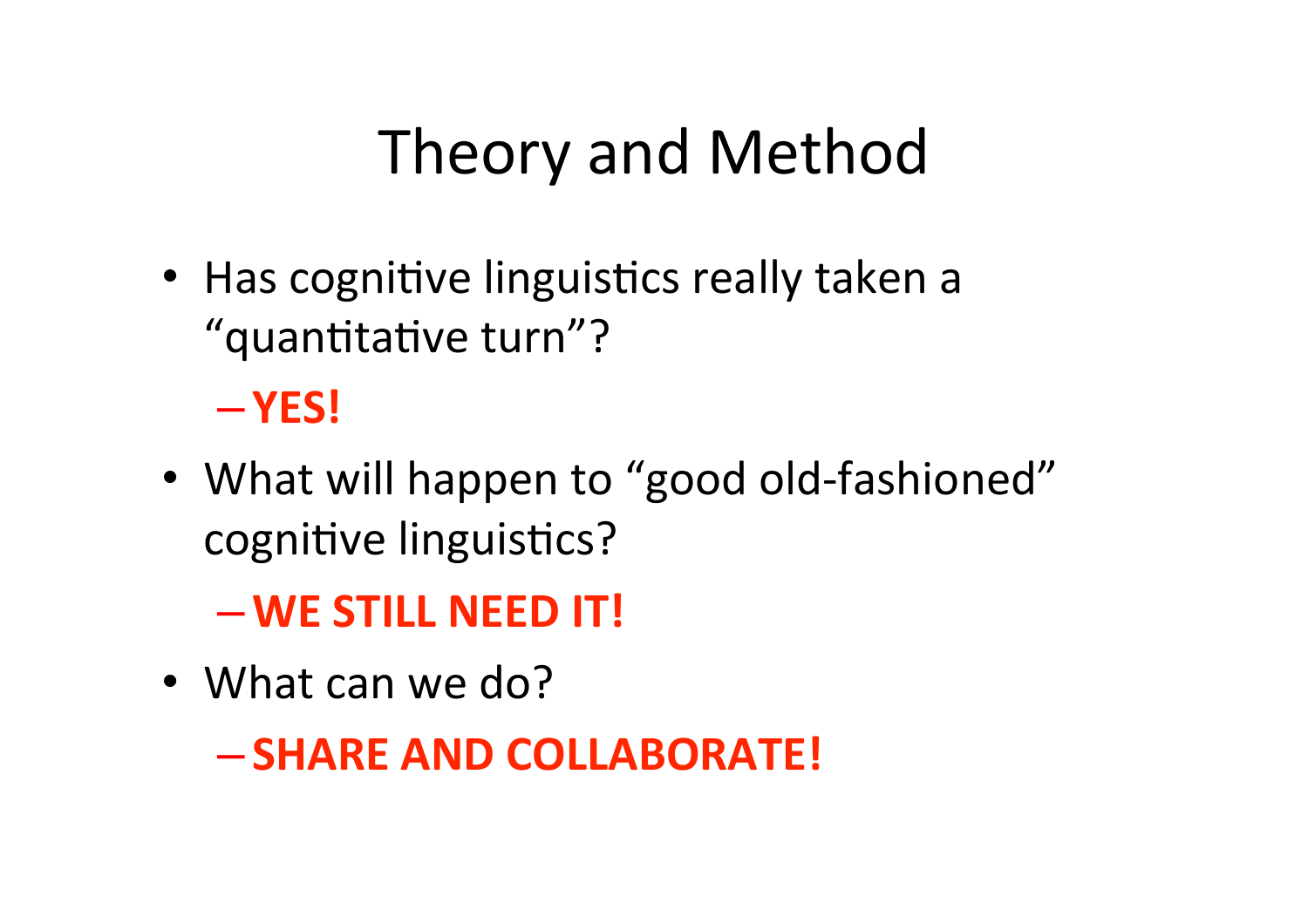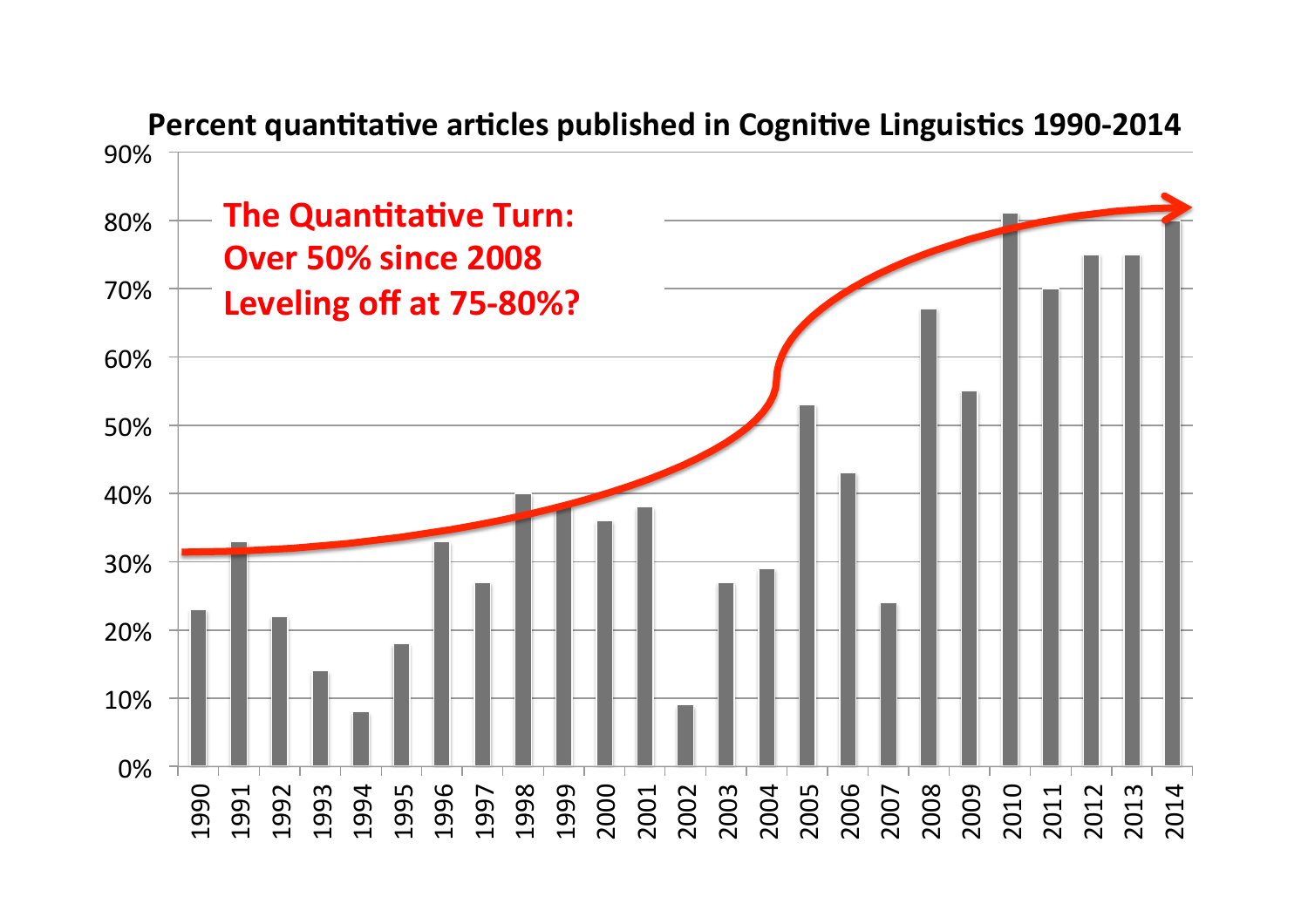Why we still need "good oldfashioned" cognitive linguistics

- Research questions come from linguistic intuition/expertise
- The data don't speak for themselves: interpretation comes from linguistic intuition/ expertise
- A usage-based, cognitively realistic model maximizes opportunity to join linguistic intuition/expertise to data analysis

We need MORE linguistic intuition/expertise in order to interpret **all the data at our disposal**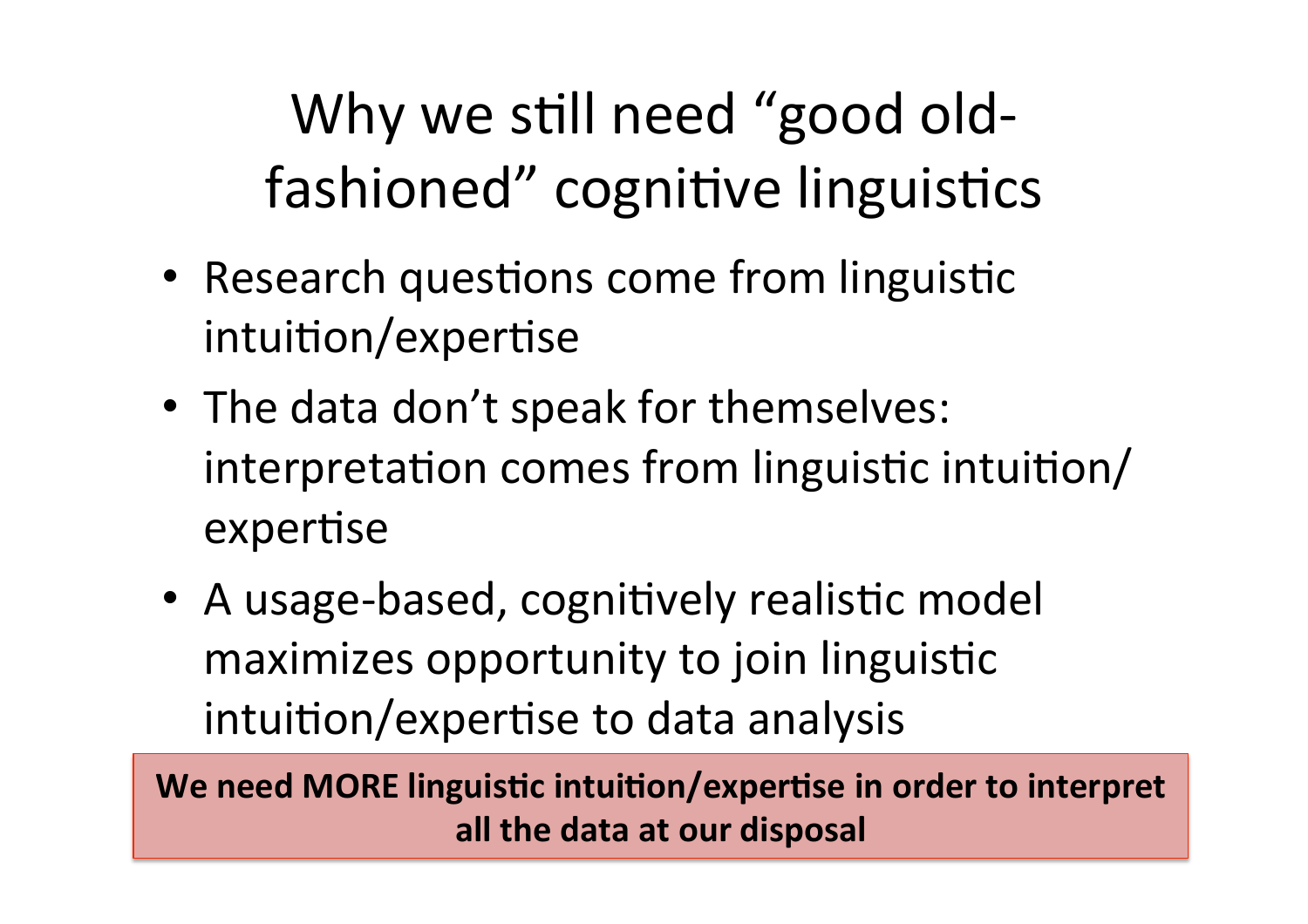## Why we need to share and collaborate

- We need teams of researchers with complementary skills to face big data and big questions
- We can move forward together by sharing data and code
- Funding agencies, scholarly journals, and academic employers are increasingly demanding publicly shared data